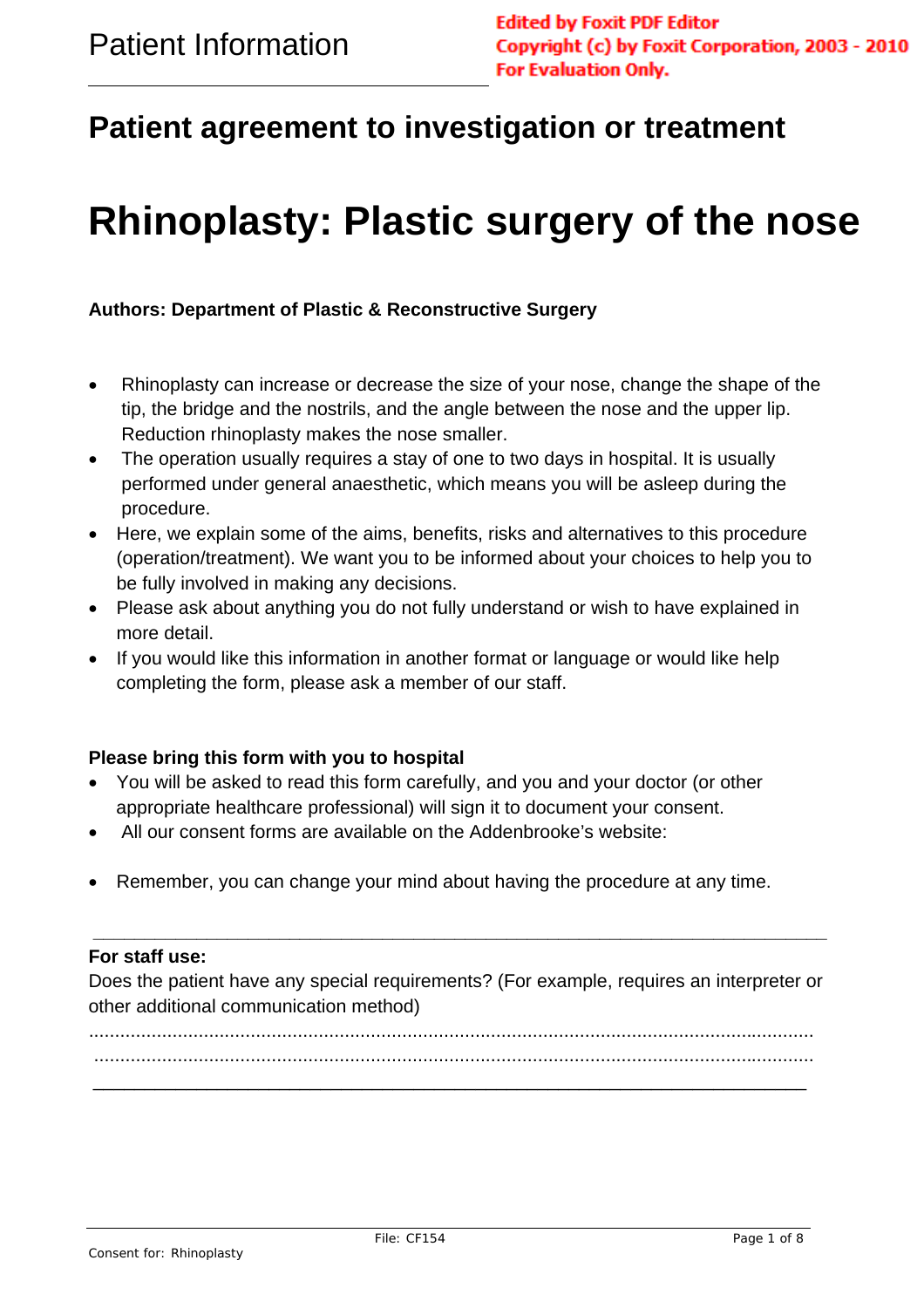## $\overline{a}$ **Name of procedure: Rhinoplasty: Plastic surgery of the nose**

## **Before your procedure**

- We will ask you about details of your medical history, give you a clinical examination, and carry out any investigations necessary.
- If you are taking any tablets or other forms of medication, you should tell the doctor treating you.
- Please do not hesitate to discuss any concerns about the operation with our staff at any time.
- This procedure may involve the use of general anaesthesia, which means you will not be conscious during the surgery. Alternatively, a local anaesthetic and sedative may be used. Your surgeon will advise which anaesthetic is suitable for you. Further information on your anaesthetic can be found on page four of this form.
- Before you come into hospital for your procedure, you will also be asked to:
- Have a bath or shower at home on the day of admission.
- Remove any make-up; nail varnish and bulky or sharp jewellery. Rings and earrings that you'd prefer not to remove can usually be covered with adhesive tape.
- Follow the fasting instructions in your admission-confirmation letter. Typically, you must not eat or drink for about six hours before the operation. However, some anaesthetics allow occasional sips of water until two hours before.
- Your nurse will help you prepare for theatre. You may be asked to put on support stockings to help prevent blood clots forming in the veins in your legs. You may also be given nasal drops, to clean and help anaesthetise your nose.

## **During the operation**

The operation involves making cuts inside your nostrils to reach the bone and cartilage. This is then removed or rearranged to achieve the shape you have agreed with your surgeon. The skin over your nose is left untouched and shrinks down to the new shape. Sometimes an incision is made across the columella (the division between the nostrils).

Making the nose smaller and narrower means it might also be necessary to make you nostrils smaller. This is done by making further cuts in the skin of the nostrils, which leave fine scars on each side of your nostrils. Your surgeon will advise you whether this procedure might be necessary.

After the operation, the cut is closed with dissolvable stitches. The operation routinely lasts 60 to 90 minutes.

## **After the operation**

- If you have had a general anaesthetic, after your operation you will wake up in the recovery room. You might have an oxygen mask on your face to help you breathe; you might also wake up feeling sleepy, both of which are normal.
- While you are in the recovery room, a nurse will check your pulse and blood pressure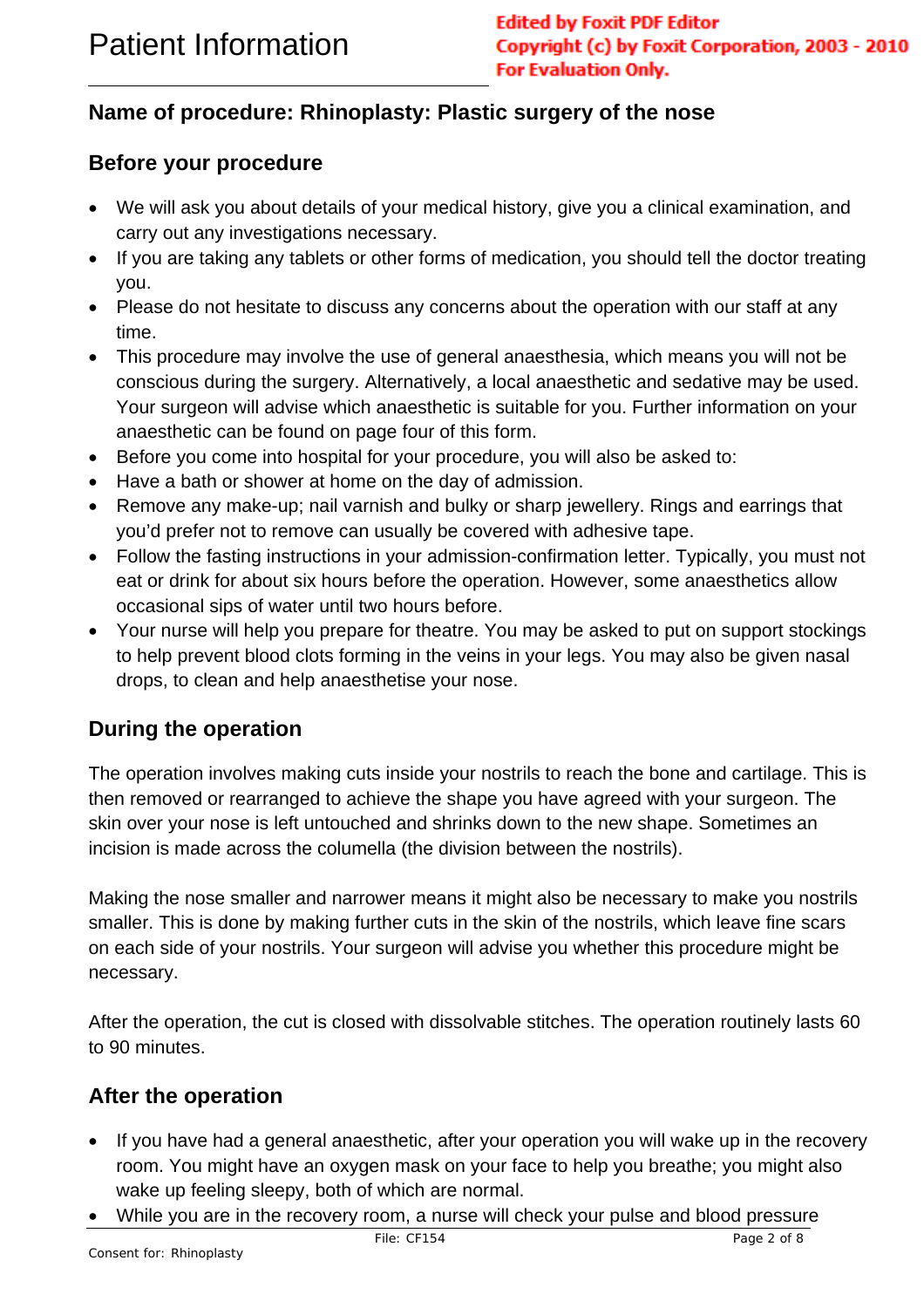$\overline{a}$ 

regularly. When you are well enough to be moved, you will be taken to your ward. Sometimes, people feel sick after an operation and might actually vomit. If you feel sick, please tell a nurse and you will be given some medicine to stop the sickness and/or vomiting.

- For at least the first few minutes you will have a small, plastic tube in one of the veins in your arm. This is often attached to a drip (bag of fluid), which feeds your body with fluid until you are well enough to eat and drink by yourself.
- You will need to rest until the effects of the general anaesthetic have passed. When you feel ready, you can begin to drink and eat, starting with clear fluids.
- You will have dressings (packs) in each nostril, which prevent you breathing through your nose. These will be in place for about a day. You will also have a splint over your nose to support it. This will need to stay in place for 7 to 10 days. You may be given more nasal drops.
- The anaesthetist will prescribe painkillers for the first few days. Suffering from pain could slow down your recovery, so please discuss any discomfort you have with your doctors or nurses.

## **Going home**

- On discharge, the nurse will advise you on caring for your nose.
- An outpatient appointment will be made for you to see the surgeon at about three months after the operation.

## **After your return home**

- You may experience light bleeding from your nose for a day or two. You should keep your head up as much as possible and avoid hot baths. Try not to sneeze and avoid blowing your nose for a week after the operation, after which time you can blow your nose gently, one side at a time.
- Using extra pillows to support you when sleeping should help you feel less blocked. You may be advised to sniff or squirt a salt-water solution up your nose to clear congestion (sometimes called a nasal douche). You should leave any crusts in your nostrils until your follow-up appointment with your surgeon.
- You should normally wait a couple of weeks, until the bruising on your face has gone, before returning to work. Avoid any activities where you might knock your nose for six weeks.

## **Intended benefits of the operation**

- The operation is designed to reduce or change the shape of your nose. Many people feel happier and less self conscious about the way they look and feel after their operation.
- Rhinoplasty may be combined with SMR (sub mucous resection), an operation designed to improve breathing due to blocked airways.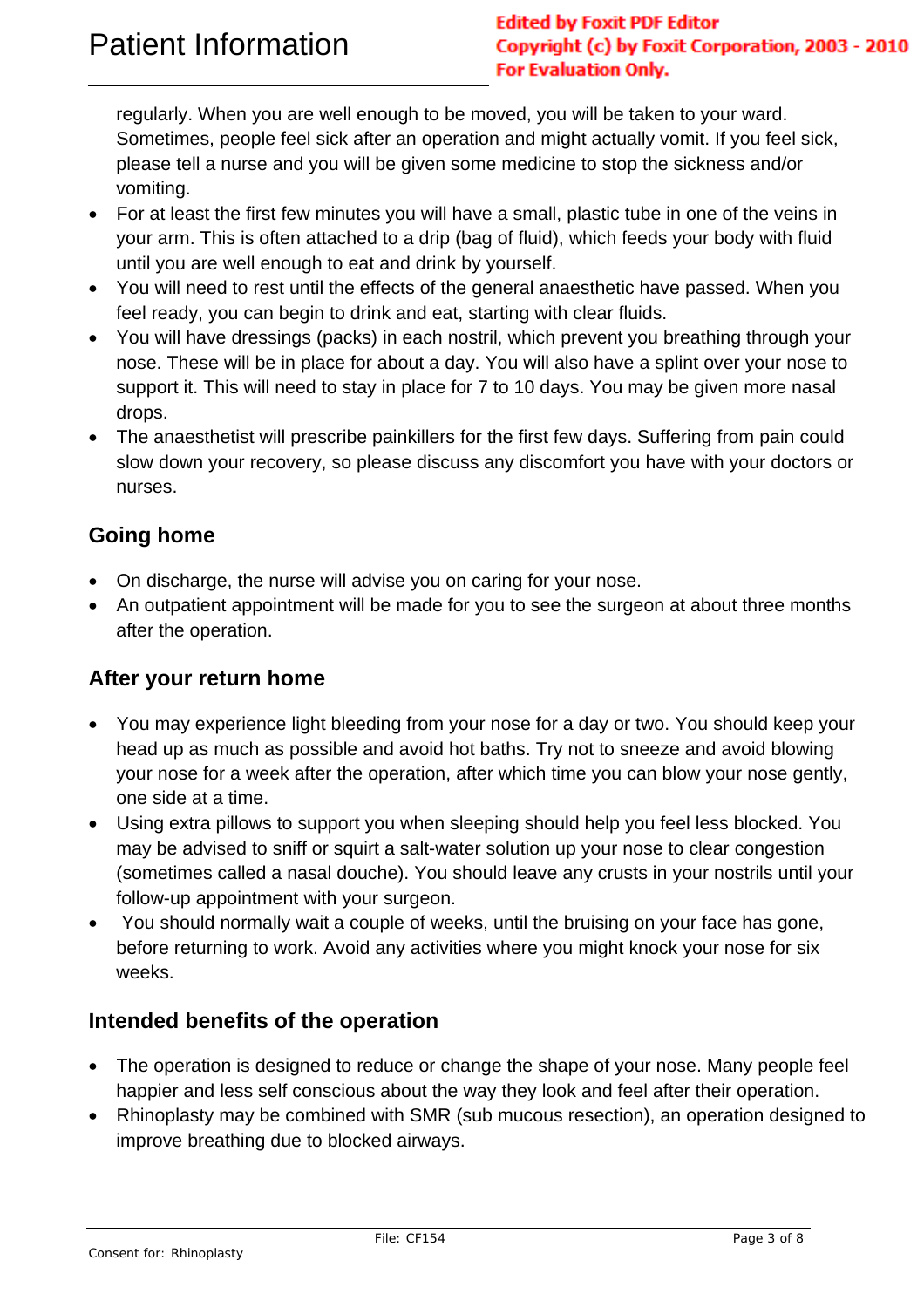#### **Alternative procedures that are available**

The alternative to this surgery is to decide not to have surgery.

#### **Serious or frequently occurring risks**

Reduction rhinoplasty is a commonly performed and generally safe operation. For most people, the cosmetic benefits are greater that the disadvantages. However, all surgery carries some element of risk. This can be divided into risk of side-effects and the risk of complications.

#### **Side-effects**

 $\overline{a}$ 

- These are the unwanted but mostly temporary effects of a successful treatment. Common side-effects of reduction rhinoplasty include some pain and discomfort, although painkillers will help with this.
- There will be bruising and swelling, particularly around your eyes, which can take up to three weeks to improve. It will take around three months for the swelling in your nose to disappear and for the shape to settle.
- The swelling may cause some difficulty breathing through your nose during the first week. It is normal for your nose to feel blocked for a couple of weeks and you may experience headaches.
- You may also experience some light bleeding from your nose during the first day or two. Your nose will feel numb and stiff particularly around the tip, for several months.

## **Complications**

- This is when problems occur during or after the operation. Most people are not affected. The possible complications of any operation include an unexpected reaction to the anaesthesia or developing a blood clot, usually in a vein in the leg (deep vein thrombosis).
- In addition, the main complications specific to reduction rhinoplasty are infection, excessive nose bleeding up to 10 days after the operation, and difficulties breathing through the nose. For most people any breathing difficulties settle after the first week, but some people find they don't get better and can be permanent.
- About one in ten patients feel their nose doesn't look right after a reduction rhinoplasty. Your surgeon may or may not be able to carry out further surgery to change the shape of the nose, but will probably have to wait a year before this second operation can go ahead.
- The chance of complications depends on the exact type of operation you're having and other factors such as your general health. Ask your surgeon to explain how these risks apply to you.

## **Information and support**

Do feel free to speak to a member of staff if you have any questions or anxieties. The ward sister will be able to answer most questions.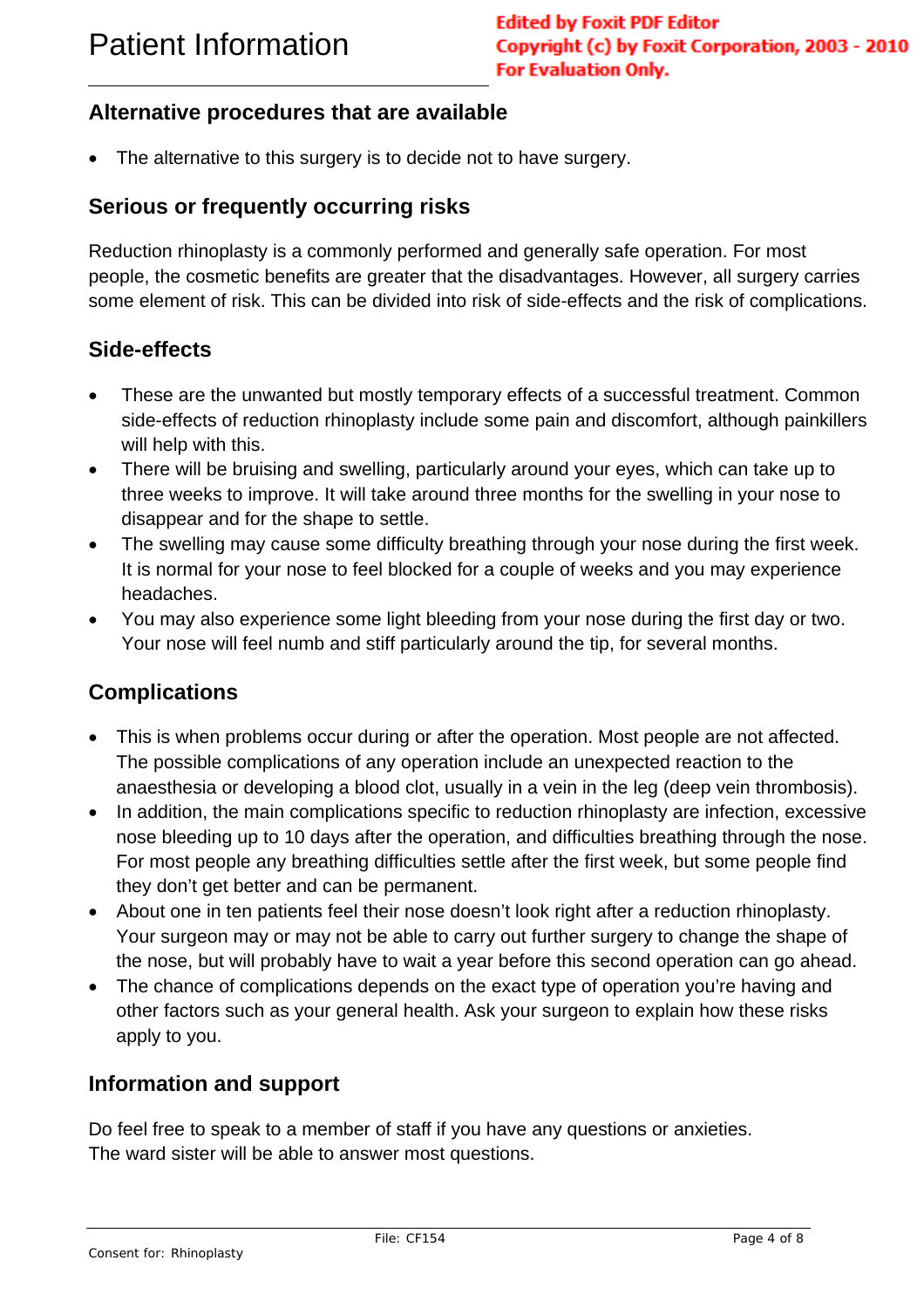## **Your anaesthesia**

 $\overline{a}$ 

Your surgery will be performed under general anaesthesia. A general anaesthetic allows you to be in a state of controlled sleep whilst your surgery proceeds. You will be unaware of your surgery and will feel no pain.

#### **Your preoperative visit**

- After your admission to hospital, the anaesthetist will come to see you and ask you questions about your health and may also examine you. You will be asked about your general health, any previous illnesses or operations, medications, allergies or adverse drug reactions, any problems with neck movement and mouth opening and whether you have any crowns on your teeth.
- Minor illnesses can cause problems for anaesthesia. If you have a cough, cold or other illness please let the anaesthetist know, as it may be better for you to recover from this prior to your surgery.
- It is very important that you follow the instructions you are given regarding eating and drinking. You are asked not to eat and drink anything for six hours before the operation, except for a glass of water up to two hours before the operation. This allows your stomach to empty by the time you already for surgery. With an empty stomach there is less likelihood of vomiting during or after your anaesthetic. You may also take some water to swallow your medication tablets.

#### **Your anaesthetic**

- You will be connected to a monitor and a small needle will be placed in the back of your hand. Drugs to start anaesthesia will be put through this needle.
- Once asleep, a tube will be placed into your breathing pipe and your breathing controlled. The insertion of this tube can often be difficult when neck movement is limited and it is sometimes necessary to use a special telescope to do this. You will be advised if this will be necessary at the preoperative visit.
- You will remain unconscious for the duration of your operation and you will be continuously monitored throughout this time.
- You will be given appropriate pain relieving drugs and fluids during your operation. At the end of your operation, anaesthesia will be reversed and you will wake up in the operating theatre and then be taken to the recovery room.

## **Post operative Care**

- You will continue to be closely monitored in the recovery room to ensure that your vital signs are stable and that your pain relief if adequate. For your post operative pain management you may receive either tablets or an injection.
- Pain relief is important, not only for your comfort, but also to allow you to move around in bed, breathe deeply and cough. This is vital if you are to avoid problems of chest infections. If your pain is not well controlled, you must tell a member of staff.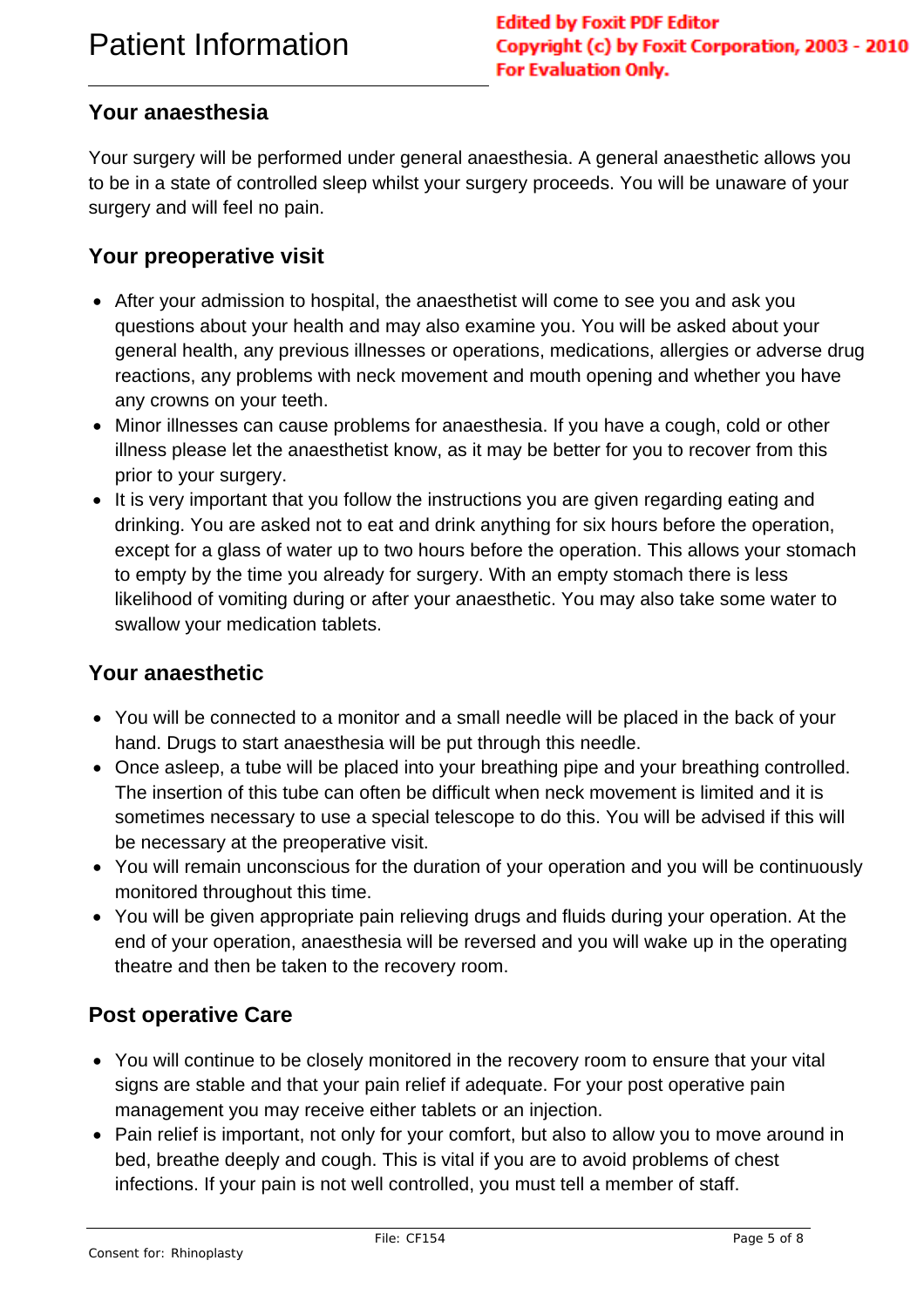$\overline{a}$ 

#### **What are the risks of anaesthesia?**

• The role of the anaesthetist is to care for all aspects of your health and safety over the period of your operation and immediately post operatively. Risks depend on your overall health, the nature of your operation and its seriousness. There can be complications, but serious complications are very rare indeed. Probably the most common complications post operatively, for this surgery is a sore throat. This is easily treated with mouth gargles and simple analgesia. An increased risk due to your personal health and circumstances will be discussed with you at the pre-operative visit.

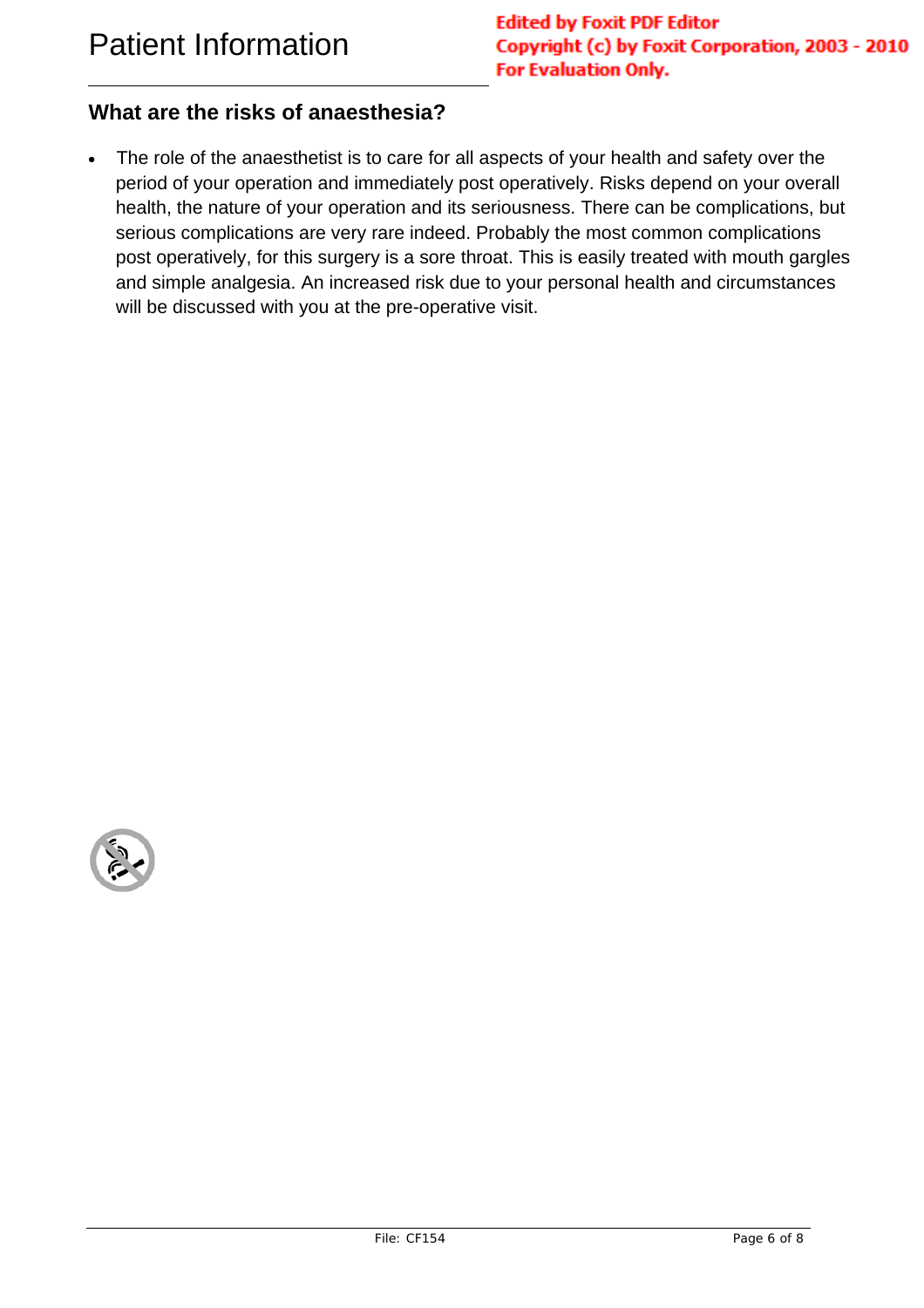## Patient agreement to investigation or treatment

#### **Edited by Foxit PDF Editor** Copyright (c) by Foxit Corporation, 2003 - 2010 **For Evaluation Only.**

| Surname:                            |
|-------------------------------------|
| <b>First names:</b>                 |
| Date of birth:                      |
| Hospital no:                        |
| Male/Female:                        |
| (Use hospital identification label) |
|                                     |

#### **Responsible health professional/job title**

......................................................

| (For example, other language/other communication method)                                                                                                                                                                                      |                 |  |  |
|-----------------------------------------------------------------------------------------------------------------------------------------------------------------------------------------------------------------------------------------------|-----------------|--|--|
| Name of proposed procedure or course of treatment                                                                                                                                                                                             |                 |  |  |
| Rhinoplasty: Plastic surgery of the nose    Side (left/right)                                                                                                                                                                                 |                 |  |  |
| <b>Statement of health professional</b><br>(To be filled in by a health professional with an appropriate knowledge of the proposed<br>procedure, as specified in the Hospital's consent policy)                                               |                 |  |  |
| I have explained the procedure to the patient. In particular, I have explained:<br>How it will be performed<br>$\bullet$                                                                                                                      |                 |  |  |
| The intended benefits of the procedure<br>$\bullet$                                                                                                                                                                                           |                 |  |  |
| Any serious or frequently occurring risks including those specific to the patient<br>$\bullet$                                                                                                                                                |                 |  |  |
| Any extra procedures that might become necessary during the procedure<br>$\bullet$<br>$\Box$<br><b>Blood transfusion</b><br>$\Box$                                                                                                            |                 |  |  |
| I have discussed what the treatment / procedure is likely to involve, the benefits and risks of any<br>available alternative treatments (including no treatment) and any particular concerns of this patient.<br>This procedure will involve: |                 |  |  |
| $\Box$ General and/or regional anaesthesia $\Box$ Local anaesthesia                                                                                                                                                                           | $\Box$ Sedation |  |  |
|                                                                                                                                                                                                                                               |                 |  |  |
|                                                                                                                                                                                                                                               |                 |  |  |
|                                                                                                                                                                                                                                               |                 |  |  |
| $\Box$ I have offered the patient information about the procedure but s/he has declined information.                                                                                                                                          |                 |  |  |
| Important notes: (tick if applicable)<br>$\Box$<br>The patient has withdrawn consent (ask patient to sign/date here)<br>$\Box$<br>See also advance directive/living will                                                                      |                 |  |  |
| Statement of the interpreter (if appropriate)                                                                                                                                                                                                 |                 |  |  |
| I have interpreted the information to the best of my ability, and in a way in which I believe<br>s/he can understand:                                                                                                                         |                 |  |  |
|                                                                                                                                                                                                                                               |                 |  |  |
|                                                                                                                                                                                                                                               |                 |  |  |

Copy accepted by patient: yes / no (please circle)